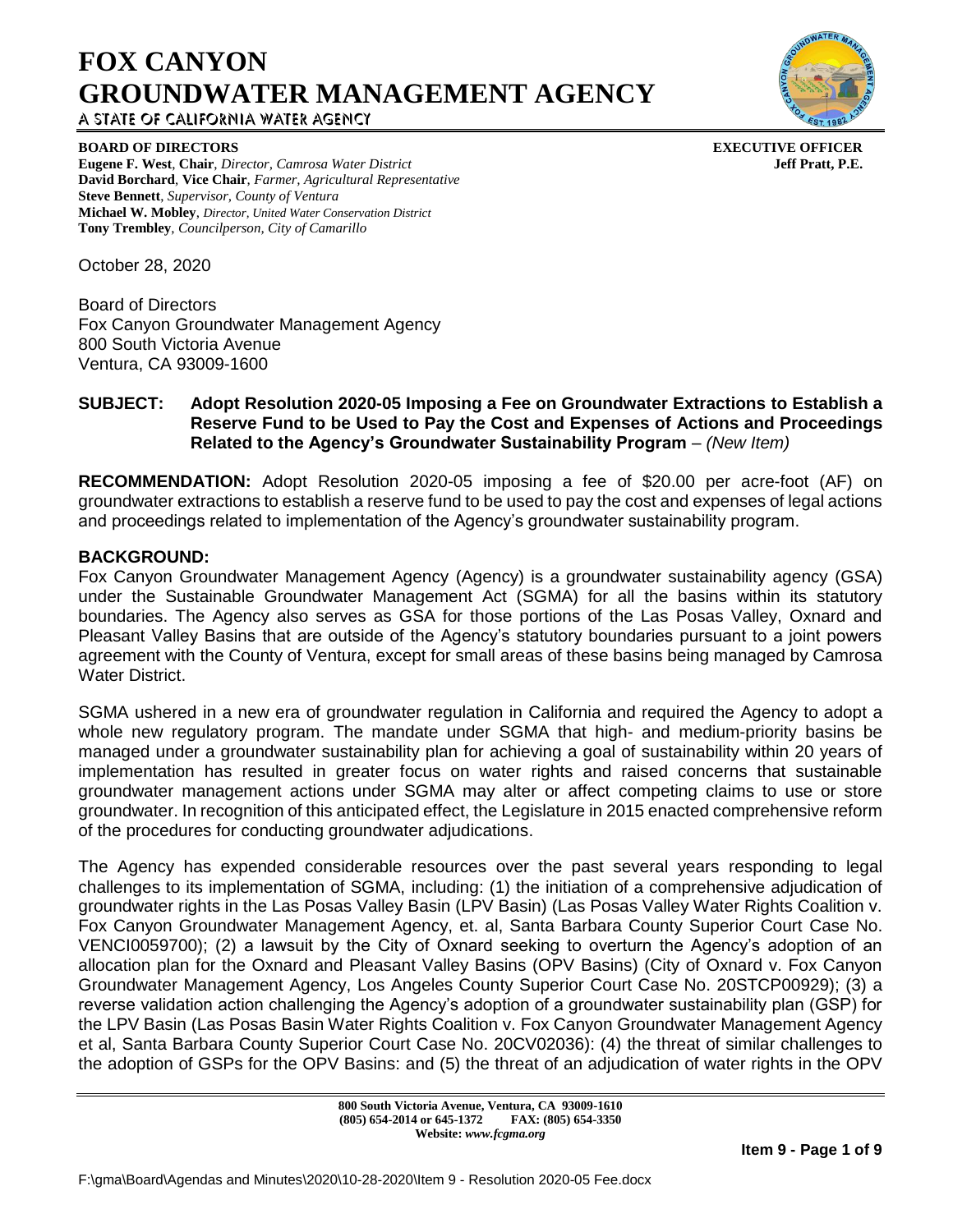FCGMA Board Meeting October 28, 2020 Page 2 of 9

Basins. The cost of special counsel retained by the Agency to represent its interests in these pending and anticipated proceedings has been paid from the Groundwater Extraction Management Enforcement Surcharge (GEMES) fund, a reserve established in 2006 for that purpose.

At the June 24, 2020, meeting, staff presented your Board with a Fiscal Year (FY) 2020-21 Work Plan and Budget. As part of that presentation, staff advised your Board that the GEMES fund was expected to end the year in a deficit, and provided the option of adopting a fee to restore the fund balance to ensure the Agency has a sufficient reserve to address existing and anticipated litigation. Your Board directed staff to further research this and other options and report back.

At the September 23, 2020, meeting, staff advised your Board that the Agency is incurring significant legal expenses responding to legal challenges to implementation of its adopted GSPs, that additional litigation has been threatened, and that the Agency needs to develop a new source of funding in order to respond to these challenges since all of its existing operating revenue is needed to continue administration, operation, and maintenance of the Agency and the activities necessary and convenient to implement the GSPs. Your Board directed staff to return with a proposed resolution to impose an increased groundwater extraction charge.

On October 8, 2020, the Agency posted notice on its website of the time and place of today's meeting and made available to the public the data upon which the proposed fee is based. Notice has also been provided by publication pursuant to Section 6066 of the Government Code. On October 14, 2020, the Agency notified the Public Utilities Commission of today's proposed action.

# **DISCUSSION:**

Proposed Resolution No. 2020-05 (attached as Item 9A) imposes a groundwater extraction charge of \$20.00 per AF on all operators, other than small domestic operators, for a period of four years, effective January 1, 2021. Small domestic operators, those extracting 2 acre-feet or less per year, are exempted because they represent a sub-percentile of total extractions. The revenue generated from the proposed fee would be used to pay the cost and expenses of ongoing and anticipated legal actions and proceedings related to the Agency's implementation of SGMA.

Based on projected total groundwater extractions within the Agency's jurisdiction of 118,988 AF per year, which represents recent average pumping, the fee of \$20.00 per AF will generate \$303,952 in the first year, and annual revenue of \$2,379,752. This amount represents the funding needed to address the reasonably anticipated cost of legal actions and proceedings against the Agency over the next four fiscal years. As explained below, this projection of anticipated cost is based on expenditures to date, the cost of similar types of proceedings and reasonably anticipated costs based on the schedule of pending litigation as currently known. Imposition of an extraction charge in the proposed amount to restore the reserve fund is necessary to allow the Agency to carry out its groundwater sustainability program.

Without a reserve fund, the Agency will be unable to adequately respond to the above-described legal challenges and could face significant setbacks in its implementation of SGMA, including the setting aside of its groundwater allocation systems, the invalidation of all three adopted GSPs, the possibility of state intervention under SGMA and the possibility that a judgment entered in an adjudication proceeding will substantially impair the Agency's ability to achieve sustainable groundwater management.

The establishment of a prudent reserve to pay anticipated legal expenses over several years necessarily requires consideration of the facts and circumstances based on existing and threatened litigation, reasonable assumptions based on those facts, and expert opinion regarding the costs associated with complex groundwater litigation and writ proceedings and related groundwater sustainability plan enforcement efforts. Circumstances may change over the next four years resulting in either in an upward or downward adjustment of anticipated fees and cost. Given the many variables associated with the type of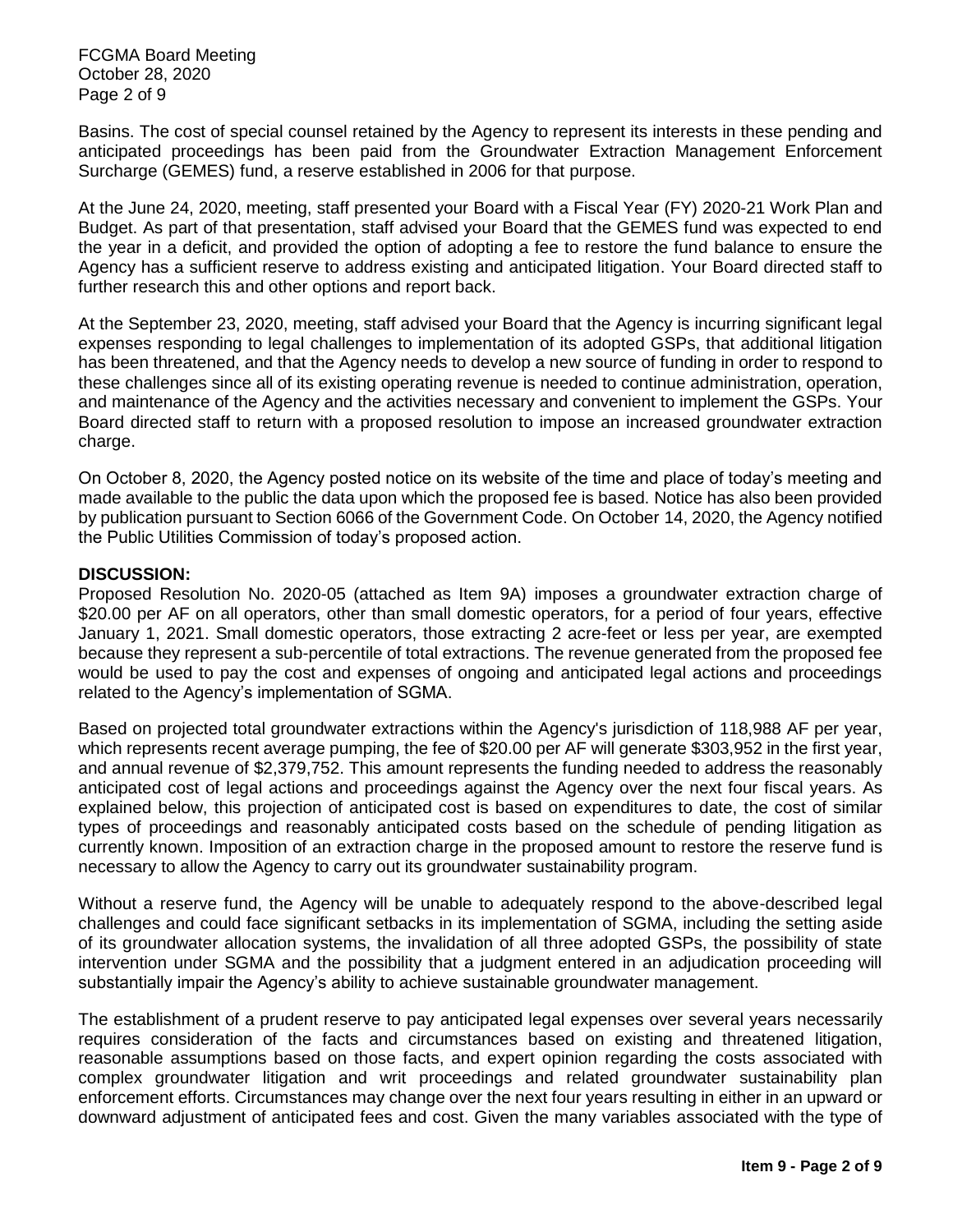FCGMA Board Meeting October 28, 2020 Page 3 of 9

litigation initiated and threatened against the Agency, the proposed resolution contains a provision for an annual review to determine the continued need for and adjustments to the fee.

The proposed fee meets the requirements of a regulatory fee and therefore exempt from being considered a tax requiring voter approval. It represents a reasonable regulatory cost to the Agency for the development and implementation of its groundwater sustainability program. The Agency's regulatory actions under SGMA of regulating and controlling groundwater extractions is an extension of its pre-SGMA role of groundwater management agency for the basins. Prior to SGMA, the Agency was limited to engaging in regulatory actions. Under SGMA, the Agency's regulatory authority has expanded, as has its ability to impose regulatory fees. Because the Agency's groundwater sustainability program and authority under SGMA are relatively new, its implementation can be reasonably be expected to continue to be met with legal challenges. The Agency's ability to implement and enforce its groundwater sustainability program on all water users will be affected by existing and/or anticipated litigation. As such, the Agency has used the best available information, including recent defense costs, and made reasonable assumptions based on pending. anticipated or threatened litigation, to calculate a fair and reasonable regulatory fee that will cover, but not exceed these costs.

The proposed fee is presented as a temporary measure to fund ongoing and reasonably anticipated litigation over the next 4 fiscal years and will cease to be collected on October 1, 2024, absent action by your Board to extend or advance that termination date. In addition, the Agency will conduct annual reviews to consider the continued need for the fee.

#### **The Need for a Reserve**

The Agency's enabling legislation recognizes that in order to preserve and manage the groundwater resources within its territory, the Agency needs the ability to participate in legal actions involving groundwater and authorizes it to assume the costs and expenses of those actions (Water Code Appendix, section 121-407). Likewise, SGMA provides for the imposition of regulatory fees to pay the cost of legal actions related to the Agency's groundwater sustainability program (Water Code section 10726.2(f)).

The Agency's existing sources of revenue are extraction fees, surcharges and civil penalties. Of these sources, extraction fees provide the only consistent and reliable means of funding the Agency's operations. The Agency funds certain basic operations through an extraction fee of \$6 per AF, which is the maximum amount it can charge under its enabling legislation. Because revenue generated from this basic extraction fee is insufficient to fund implementation of SGMA, the Agency began collecting a groundwater sustainability fee in 2015, pursuant to the financial authority granted under SGMA. That fee has been increased over the years as the Agency's groundwater sustainability program has expanded and currently stands at \$14 per AF. The combined fee of \$20 per AF is currently adequate to fund the administrative costs of the Agency's groundwater management activities but does not generate sufficient revenue to allow the Agency to respond to legal challenges to its regulatory authority. As noted above, the Agency previously levied a fee to cover the Agency's litigation expenses, but the fee was discontinued in 2008 and the reserves in the GEMES fund will be depleted and no longer be available to bridge this this funding gap.

Effective groundwater management requires that the Agency maintain a sufficient reserve to pay the cost and expenses of actions and proceedings related to its groundwater sustainability program. The level of controversy surrounding the Agency's groundwater management actions has increased significantly since SGMA went into effect, as reflected in the fact that as many as three of the groundwater basins within the Agency's territory may be adjudicated. These adjudications raise important issues of governance and will have a profound impact on how the basins are managed over the next twenty years and beyond and the Agency's role in that process. The ability to retain special counsel with expertise in both SGMA and water rights law is critical to the Agency's ability to exercise the powers granted by SGMA and to achieve groundwater sustainability. The failure to properly respond to these actions and proceedings could lead to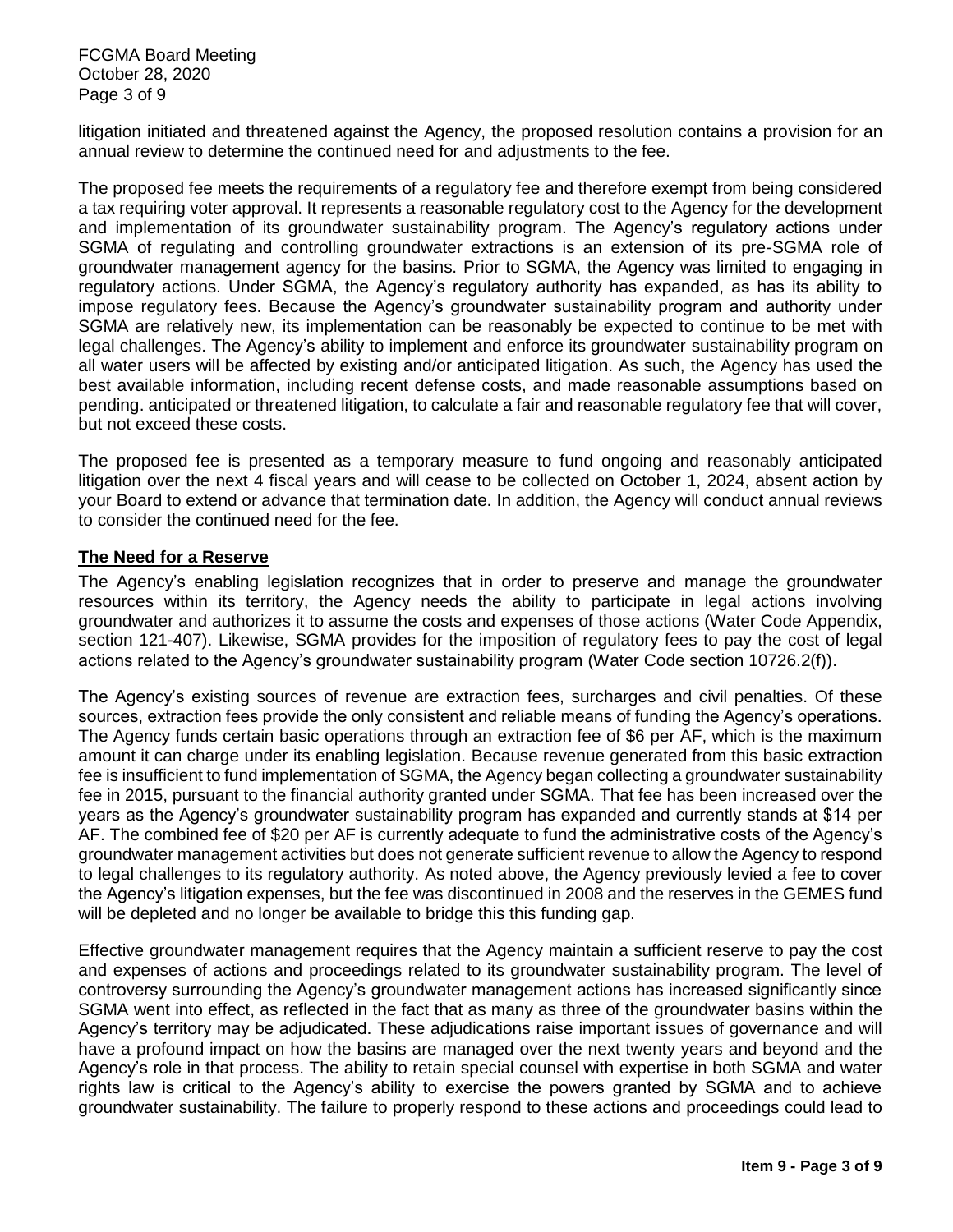FCGMA Board Meeting October 28, 2020 Page 4 of 9

state intervention in the basins or the entry of a judgment that substantially impairs the Agency's ability to sustainably manage those basins.

It may be noted that the Agency's existing reserve, the GEMES fund, has been expended largely due to legal action initiated in the LPV Basin, and that a significant portion of the revenue required to restore that fund is a result of the ongoing adjudication. While it is true that the Agency has expended and will continue to expend significant resources defending actions brought in the LPV Basin, the Agency's groundwater management activities are of equal benefit to all operators within the Agency. The defense of those activities in legal actions brought against the Agency will resolve issues of importance to all operators and further define the scope of the Agency's authority throughout its territory. Moreover, issues raised in the LPV Basin litigation are likely to be raised in other basins.

# **The GEMES Fund**

On April 6, 2006, the Agency adopted Resolution 2006-02, which imposed a \$2 per acre-foot pump charge on groundwater extractions to establish the GEMES fund. This brought the Agency's total pump fee to \$6 per acre-foot which, at the time, was the maximum that the Agency could charge. As originally adopted, the GEMES fee was to remain in place for a period of three years. Revenues generated by the GEMES fee were to be used solely for the purpose of funding enforcement activities, including legal actions and proceedings.

At the February 27, 2008, meeting, the Agency's Board voted to terminate collection of the GEMES fee effective December 31, 2007. By that time, the fee had generated revenue of \$405,363. The Board made three subsequent transfers to the GEMES fund: \$287,511 in FY 2010-11, and \$500,000 in FY 2012-13 and FY 2015-16.

At the beginning of Fiscal Year 2018-19, the GEMES fund showed a balance of \$1,556,829. As of the end of the first quarter (September 20, 2020) of the current fiscal year, the GEMES fund had a \$114,306 deficit.

# **LPV Basin Adjudication**

In 2018, the Agency was named as a defendant in a lawsuit filed by a coalition of landowners in the LPV Basin. The lawsuit alleged, among other things, that the Agency was failing to properly implement SGMA and sought a court order enjoining the Agency from using funds from the GEMES account to defend its implementation of SGMA. The Agency was successful in getting several of plaintiffs' claims dismissed, but the court let stand a claim that surcharges imposed pursuant to Emergency Ordinance E constitute an impermissible tax under Proposition 26.

Plaintiffs also sought a comprehensive adjudication of groundwater rights in the basin. All owners of land were served with the adjudication action, many of whom became parties to the action. The case was eventually transferred to Santa Barbara County Superior Court and deemed complex litigation. A courtordered mediation process began in June of 2019 and is still ongoing. Last month, the trial court entered a partial statement of decision approving a stipulation to settle certain "Phase 1 Issues," including, overdraft, prescription and the allocation of total safe yield to non-overlying groundwater users.

The trial court is expected to set a schedule for mediation and litigation of the remaining issues in the adjudication that includes a trial on the inter se allocation issue in July 2021, and a trial on a physical solution and basin governance in March 2022. Unless a global settlement of all issues in the adjudication is reached, an appeal of one or more of the trial court decisions is expected. If an appeal is filed, it could take up to two years, or until sometime in 2024, for a final judgment to be entered. Groundwater adjudications are also known to result in significant post-judgment litigation activity, so the Agency's involvement in the action may last for several years beyond 2024.

As noted, Phase 1 of the LPV Basin Adjudication is complete, and the court and parties currently are working to define the scope of Phase 2 of the adjudication while, at the same time, pursuing mediation efforts. The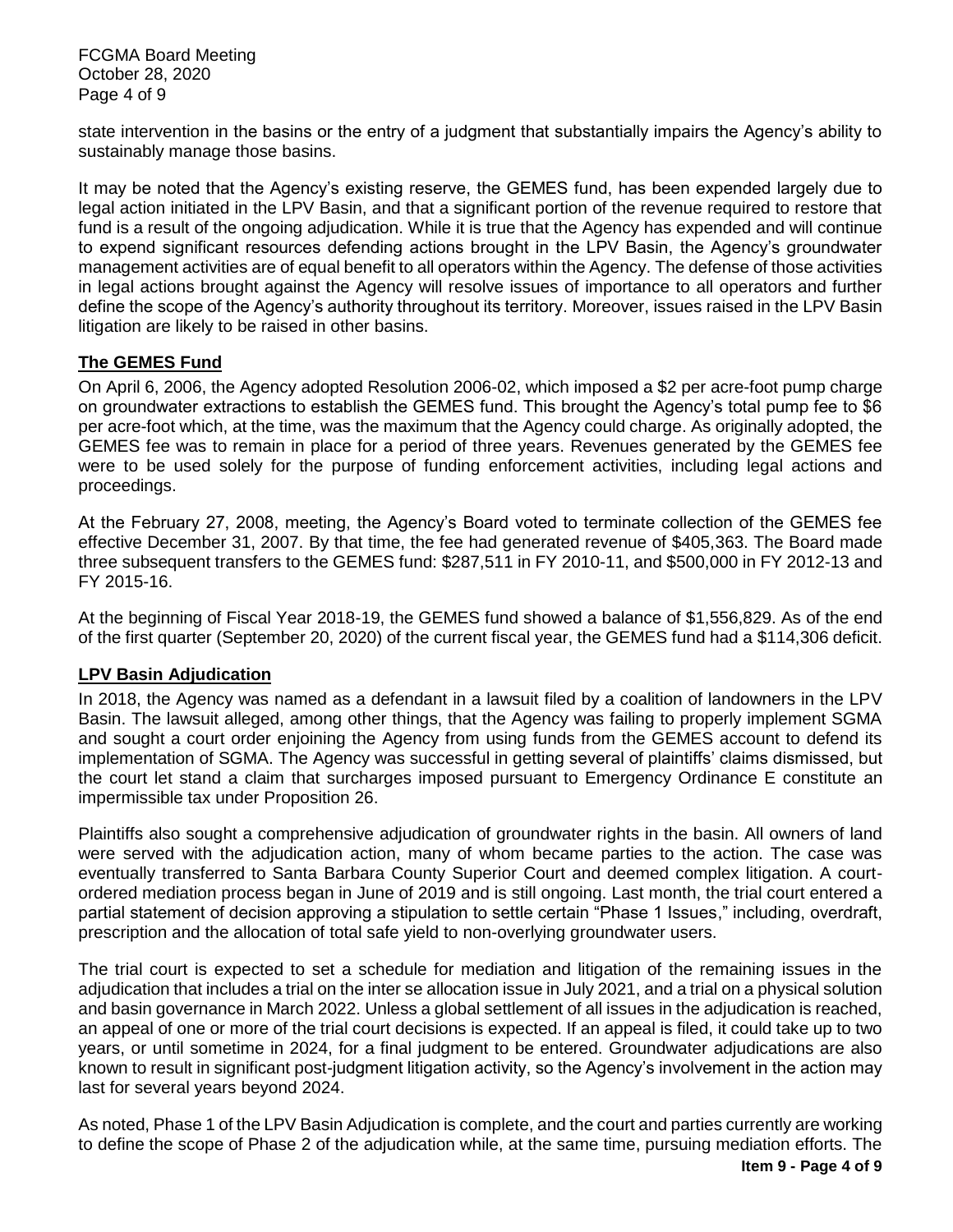FCGMA Board Meeting October 28, 2020 Page 5 of 9

anticipated focus of litigation efforts during the current fiscal year will include ongoing mediation and negotiations aimed at settling as many issues as possible, regular case management conferences, additional discovery, focusing in particular on data collected and maintained by the Agency and expert discovery and other trial preparation activity leading up to a Phase 2 trial on individual allocations currently proposed to begin in June 2021. The time estimate for the trial ranges from 2 to 4 weeks.

Legal services during FY 2021-22 will include post-trial briefing and work to address future phasing and case management issues with the court. The latest case management order contemplates that Phase 3 will deal primarily with the adoption of a physical solution and the manner in which the physical solution will be implemented and the basin adaptively managed. The court's proposed schedule anticipates that the parties will engage in negotiations and/or mediation between July 2021 and October 2021, followed by fact and expert discovery through February 2022, culminating (absent resolution through settlement) in a March 2022 trial. Based on positions taken by the parties to date, the governance issue is expected to be the subject of extensive legal briefing. A Phase 3 trial will be a significant and critically important event for the Agency.

The budget for FY 2022-23 includes a contingency for the possibility that the Phase 3 trial will not conclude prior to July 2022 and will last beyond the current time estimate of up to four weeks, followed by post-trial briefing, and a likely appeal. For FY 2023-24 and 2024-25, the budget estimates reflect a significant reduction in litigation activity but include a contingency for anticipated and ongoing post-judgment and appellate proceedings. Estimated legal expenses are listed in Table 1 (Item 9B).

# **LPV Basin GSP Reverse Validation Action**

Following the Agency's adoption of a GSP for the LPV Basin on December 13, 2019, plaintiffs in the adjudication action filed a separate "reverse validation" action against the Agency. That action seeks a court order requiring the Agency to set aside its adoption of the GSP and prohibiting the Agency from imposing any reductions on groundwater pumping or taking any other actions to implement the GSP. No hearing has been set in that action, but a trial is expected to take place in late 2021.

Legal expenses incurred during the current fiscal year reflect the fact that plaintiffs filed their validation action in Santa Barbara County Superior Court. Because SGMA provides that the action must be filed in the county in which the Agency's principal office is located, the Agency brought a motion to transfer venue to Ventura County. Plaintiffs opposed the Agency's motion and filed a motion to have the validation action consolidated with the adjudication. The court denied both motions and ordered the cases coordinated, which means that the validation action can proceed on a more expedited basis than the adjudication but will be heard by the same judge to avoid conflicting procedural or substantive rulings.

In order to estimate the total cost of this action, staff evaluated the total fees incurred to date, and reviewed the cost of similar proceedings. The estimated costs are included in the budget estimates for the LPV Basin Adjudication for Fiscal Years 2020-21 and 2021-22. Estimated legal expenses are listed in Table 1 (Item 9B).

#### **City of Oxnard Writ Petition**

On December 2, 2019, the City of Oxnard ("City") filed a petition for writ of mandate in Ventura County Superior Court seeking to set aside the Agency's adoption of the ordinance establishing an allocation system for the Oxnard and Pleasant Valley groundwater basins (OPV Ordinance). The City alleges in the petition that the OPV Ordinance should be invalidated because it violates the Agency's enabling legislation, the California Environmental Quality Act ("CEQA") and SGMA. In addition to the request for writ relief, the City seeks recovery of its attorney's fees. At the City's request, the case was transferred to the Los Angeles County Superior Court where it is currently venued.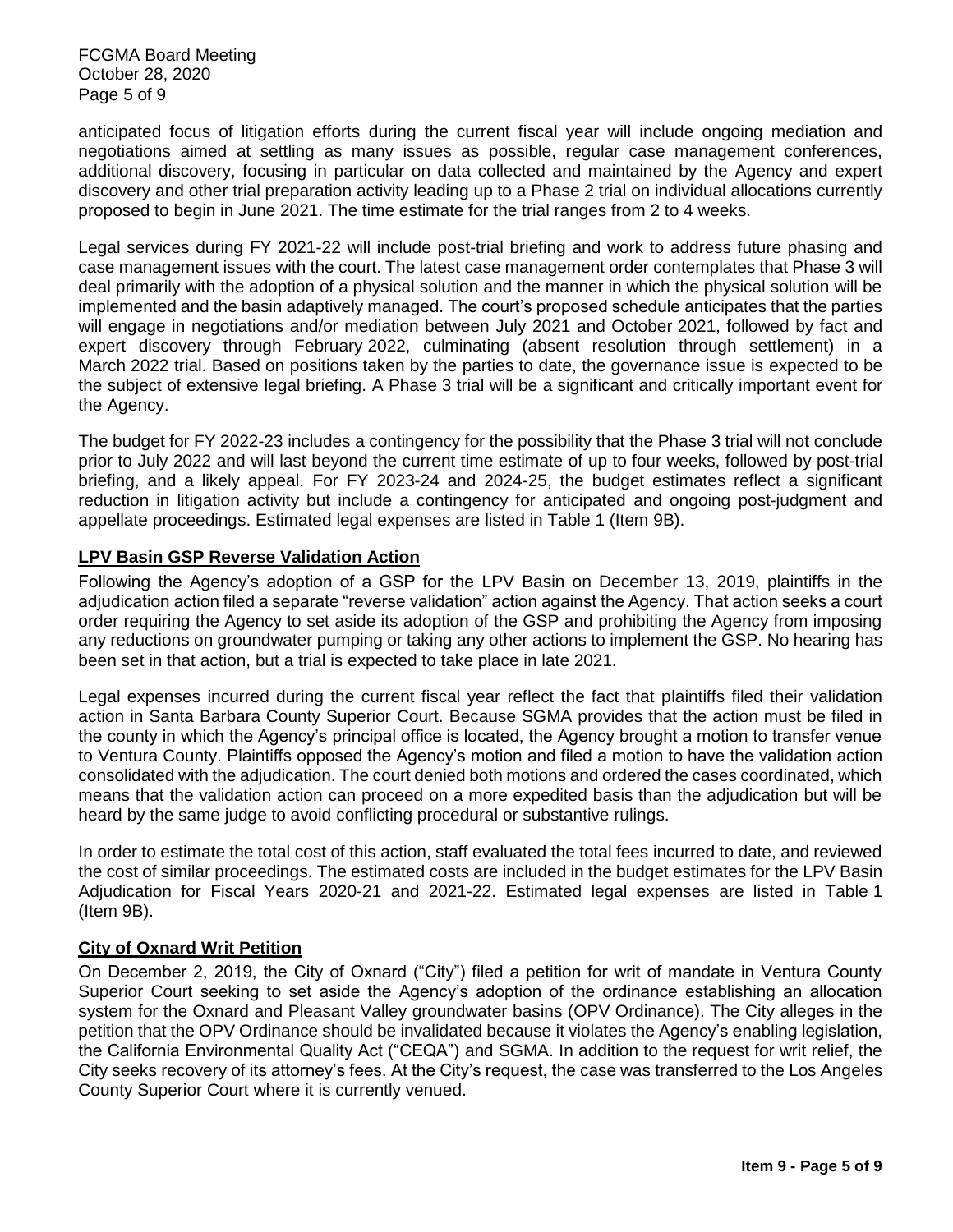FCGMA Board Meeting October 28, 2020 Page 6 of 9

The parties are currently in the process of compiling and certifying the voluminous administrative record of the proceedings leading up to the Board's adoption of the OPV Ordinance. That process is expected to be completed by the end of 2020. The parties will then exchange legal briefs in advance of a trial which has been set for May 13, 2021.

In order to estimate the total cost of this action, staff evaluated the total fees incurred to date, and reviewed the cost of a prior writ proceeding brought against the Agency by Pleasant Valley County Water District in 2015. Pleasant Valley's writ petition contained allegations similar to those currently being made by the City, namely, that the Agency's adoption of an ordinance violated its enabling legislation and CEQA. The Agency successfully defended the ordinance in proceedings at both the trial court and appellate levels. The Agency's cost of defense of that proceeding was also compared to the fees charged by County Counsel in several writ proceedings handled on behalf of the County of Ventura, and which involved a similar level of effort and included claims that, such as in the City's writ action, that a local ordinance violated CEQA and other State law. The result of that analysis is reflected in the spreadsheet attached to the Agency's Legal Reserve Fee Rate Study Outline. Estimated legal expenses are listed in Table 1 (Item 9B).

# **OPV Basins Adjudication – Potential Litigation**

The Agency's adoption of the OPV ordinance also triggered claims by a coalition of agricultural operators that implementation of the ordinance will cause one or more parties to seek a comprehensive adjudication of the OPV Basins. In response to these claims, the Agency has been participating in a facilitation process being conducted by the Consensus Building Institute and has entered into tolling agreements with both agricultural and municipal and industrial operators. The tolling agreement applies to any claims these operators may bring against the Agency in relation to adoption of the OPV ordinance, as well as its adoption of groundwater sustainability plans for the OPV Basins and includes any action for a comprehensive adjudication of groundwater rights.

If a comprehensive adjudication of these basins is filed, it is anticipated that it will require resolution of many of the same issues which are being litigated in the LPV Basin adjudication, including the interrelationship between the Agency's groundwater management authority under SGMA and the court's authority to adjudicate water rights and order a physical solution for the basins. Accordingly, a schedule and budget for this adjudication can be reasonably expected to track the Agency's experience in the LPV Basin adjudication.

Although the parties continue to work through facilitated proceedings to avoid the initiation of a comprehensive groundwater adjudication in the OPV basins, for budgeting purposes, it is prudent to assume that an adjudication will be initiated by the end of the calendar year, or in the first quarter of 2021. The primary focus of special counsel through the end of 2020 will be participation in the facilitation process and ad hoc legal committee and work to develop a deeper understanding of the legal and hydrological issues in these basins. If litigation is initiated, the first several months of the adjudication will be focused primarily on issues involving service of process, case management, and initial disclosures. In either event, it is also anticipated that significant efforts toward a negotiated resolution will continue over the remainder of this fiscal year.

If an adjudication is initiated, the expectation is that the first substantive phases will focus on basin boundaries and safe yield of the basins. Because these are issues of critical importance to the Agency and also overlap with issues that may be presented in a writ proceeding challenging the GSPs for these basins, the expectation is that the Agency will be actively involved in these first phases of the adjudication. Given the current focus on trying to reach a negotiated solution on these issues, the expectation is that either formal or informal negotiations will continue during FY 2021-22 in tandem with extensive discovery, including expert discovery that will help inform those negotiations. While much of the technical work has been completed, we also expect there to be supplemental technical analysis and a need to formally retain an expert or experts in support of the next phases.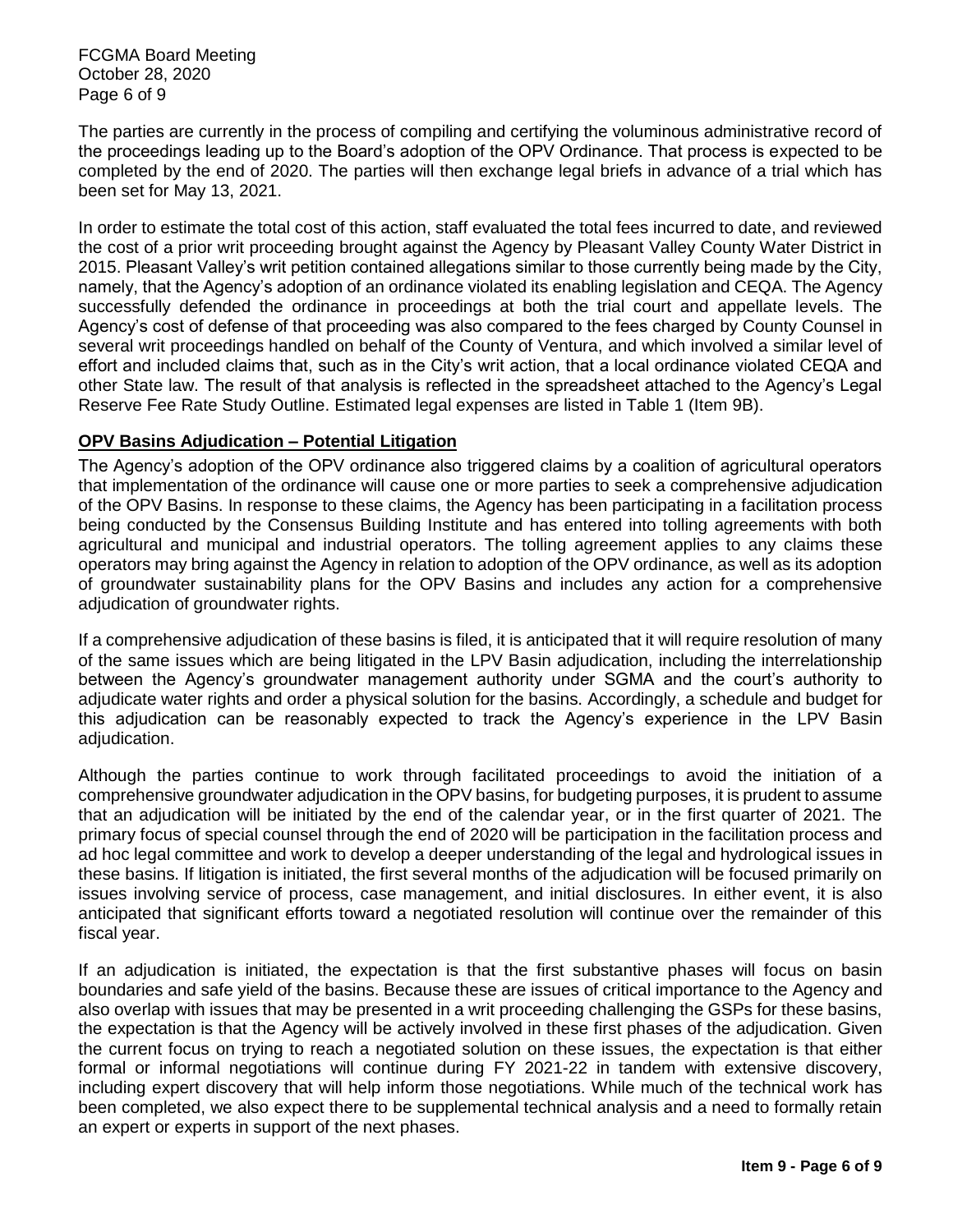FCGMA Board Meeting October 28, 2020 Page 7 of 9

For Fiscal Year 2022-23, it is anticipated that the focus of the adjudication will turn to safe yield and prescriptive rights claims. Although the Agency will be a neutral party in a dispute regarding prescriptive rights, it does have a considerable interest in the safe yield of the basins and also possesses information and data that parties will seek through discovery to support, for example, prescription claims and related negotiations. Absent resolution through negotiation, a 3-week trial, on foundational issues in the adjudication, including safe yield is reasonably likely to occur during the fiscal year.

Budget estimates for Fiscal Years 2023-24 and 2024-25 are significantly lower based on an expectation that ongoing facilitation efforts will lead to stipulated resolutions of important issues. Estimated legal expenses are listed in Table 1 (Item 9B).

# **OPV Basins GSPs Reverse Validation Action – Potential Litigation**

Under the applicable statute of limitations, a legal challenge to the Agency's adoption of GSPs for the OPV Basins needed to be filed by no later than October 2, 2020. The Agency entered into tolling agreements with certain stakeholders to avoid the filing of additional litigation while the OPV facilitation effort is ongoing. As noted, the Agency is expending significant resources in support of that effort and is hopeful that further litigation can be avoided. Nonetheless, given the number and complexity of issues to be resolved, it is prudent to budget for the eventual litigation of these claims.

In order to estimate the total cost of this potential reverse validation action, staff performed a similar analysis to that discussed above for the LPV Basin reverse validation action and City of Oxnard writ petition, including a review of the cost of similar proceedings. The costs are projected to be somewhat higher due to the need to address the validity of two separate GSPs which will result in a significantly larger administrative record and the potential for additional briefing. Estimated legal expenses are listed in Table 1 (Item 9B).

#### **Writ Petition to Set Aside Adoption of Resolution 2020-05 – Potential Litigation**

As noted above, plaintiffs in the LPV Basin adjudication sought to prohibit the Agency from using the GEMES fund to defend its implementation of SGMA. Although the court dismissed the claim, it let stand plaintiffs' Proposition 26 challenge to the Agency's levying of surcharges which were used to augment the GEMES fund. Given the amount of the proposed fee, the constitutional limitations on the Agency's revenue measures, the importance of the proposed revenue measure and the demonstrated level of controversy in the LPV Basin adjudication, it is prudent to budget for a similar legal challenge to the proposed fee. Such a challenge would likely come in the form of a petition for writ of mandamus. As noted, writ proceedings typically involve an initial pleading phase, preparation of an administrative record, legal briefing and oral argument before the trial court. If an appeal is filed, this would involve additional legal briefing and oral argument before the appellate court.

In order to estimate the total cost of this potential writ proceeding, staff followed the process described above for other pending and anticipated writ proceedings. Estimated legal expenses are listed in Table 1 (Item 9B).

#### **Other Potential Litigation**

Based on known facts and circumstances surrounding the Agency's adopted and proposed management actions, it is reasonable to assume that the Agency will need to respond to legal actions beyond those described above. For example, the proposed ordinance on today's agenda that will adopt an interim allocation system for the LPV Basins is likely to draw some type of legal challenge due to the ongoing adjudication action and the interrelationship between the inter se allocation issues in that action and the proposed ordinance. It is also noteworthy that neither the proposed ordinance nor the one adopted for the OPV Basins includes any type of rampdown provision. It is generally acknowledged that the Agency will need to reduce cumulative extractions below the initial allocations established by these ordinances. When that occurs, it is reasonably foreseeable that additional litigation against the Agency will be brought.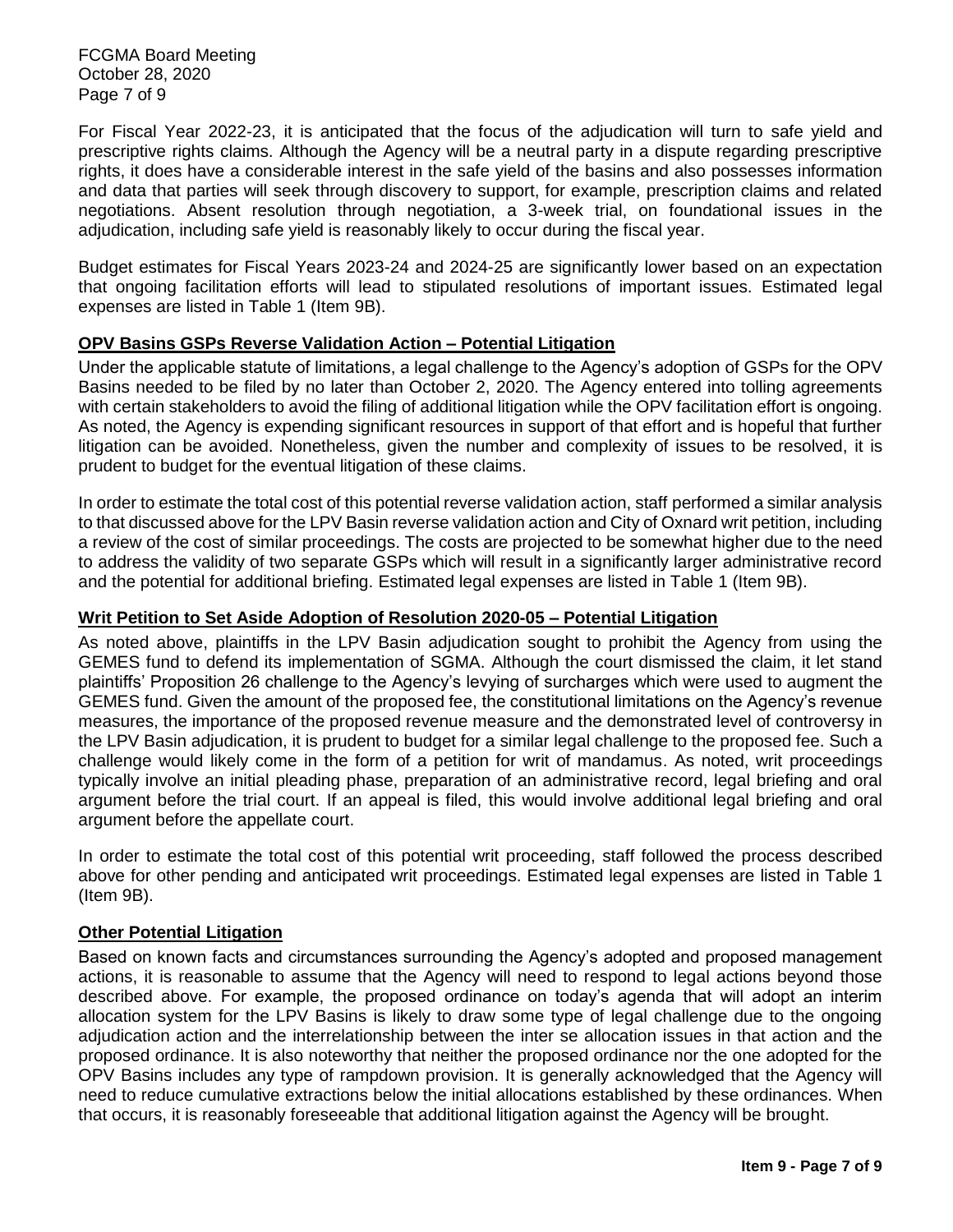FCGMA Board Meeting October 28, 2020 Page 8 of 9

Likewise, the Agency will soon embark on the process of developing and adopting a replenishment fee to increase the sustainable yield of the basins. While there is general consensus on the need for replenishment, there is significant disagreement over how it will be funded. There is a substantial likelihood that one or more stakeholders will assert that they are being asked to fund a disproportionate amount of the cost of replenishment and a corresponding likelihood of litigation to challenge the Agency's replenishment fee.

The reserve established by the proposed regulatory fee will be available to fund the Agency's response to this other potential litigation which, like the actions described above, will further the Agency's ability to carry out its powers and authorities under SGMA.

# **Financial Analysis of a New Groundwater Extraction Fee**

Staff analyzed revenue projections for fees ranging from \$15 per AF to \$25 per AF. The projections are based on the average of 2018 and 2019 reported extractions. The analysis was based on a January 1, 2021, effective date for the new fee and semiannual collection of fees under a water-year reporting schedule with periods of October through March and April through September. Fees for the first period would be received in April and for the second in October. The January 1, 2021, effective date would mean that the initial fees would be received in April 2021 for extractions from January 1, 2021, through March 31, 2021. Staff analyzed monthly advanced metering infrastructure (AMI) data for agricultural operators to evaluate the proportion of the annual average extractions during each period. Municipal and industrial (M&I) extractions were assumed to be consistent throughout the year. Domestic extractions were not included in the analysis, because the majority would be considered de minimis and not subject to the fee. Estimated extractions by period are shown in Table 2 (Item 9C).

Revenue projections evaluated for fees ranging from \$15 to \$25 per AF based on the estimated extractions are shown in Table 3 (Item 9D). Revenue and GEMES Fund cashflow are shown in Table 4 (Item 9E) for fee projections for \$15, \$20, and \$25 per AF fees against the estimated legal expenses in Table 1. GEMES Fund balance is projected through FY 2024-25. FY 2019-20 year-end legal expenses and GEMES Fund ending balance are also listed. All three fee rates result in a significant negative GEMES Fund balance of approximately \$1.3 to \$1.5 million at the end of the current fiscal year. That is because only fees for extractions from January through March 2021 would be collected this fiscal year.

A fee of \$15 per AF would generate annual revenue of approximately \$1,785,000 beginning in FY 2021-22, but results in a projected negative GEMES Fund balance for the next four fiscal years until FY 2024-25. A fee of \$20 per AF would generate annual revenue of approximately \$2,380,000, with a projected negative GEMES Fund balance through FY 2022-23. A fee of \$25 per AF would generate annual revenue of approximately \$2,975,000 would bring the GEMES Fund into the black by the end of the next fiscal year (FY 2021-22) and result in a fund balance of approximately \$920,000 by the end of FY 2022-23.

Based on this analysis, staff recommends a fee of \$20 per AF even though the GEMES Fund will carry a projected negative balance through FY 2022-23 based on the revenue and expense projections discussed above. By the end of the fourth year (FY 2023-24) the GEMES Fund is projected to have a reserve balance of approximately \$1,171,000.

#### **Resolution 2020-05**

Resolution 2020-05 (Item 9A) would impose a \$20 per AF groundwater extraction fee. The resolution includes the following provisions (not inclusive):

• The fees imposed by the resolution would be earmarked and held in separate fund used solely for paying the cost and expenses of actions and proceedings related to the Agency's implementation of groundwater sustainability plans for the Basins.